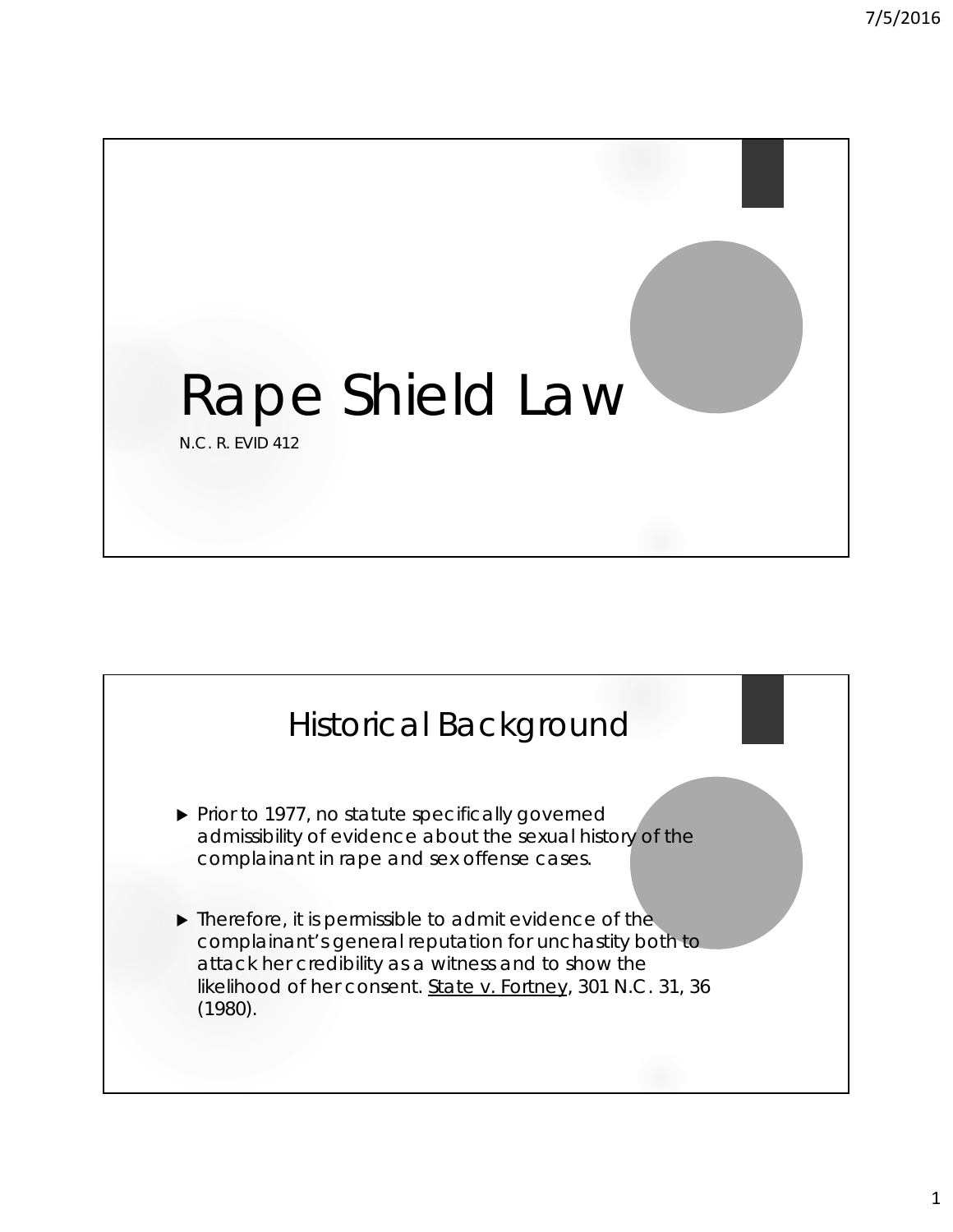

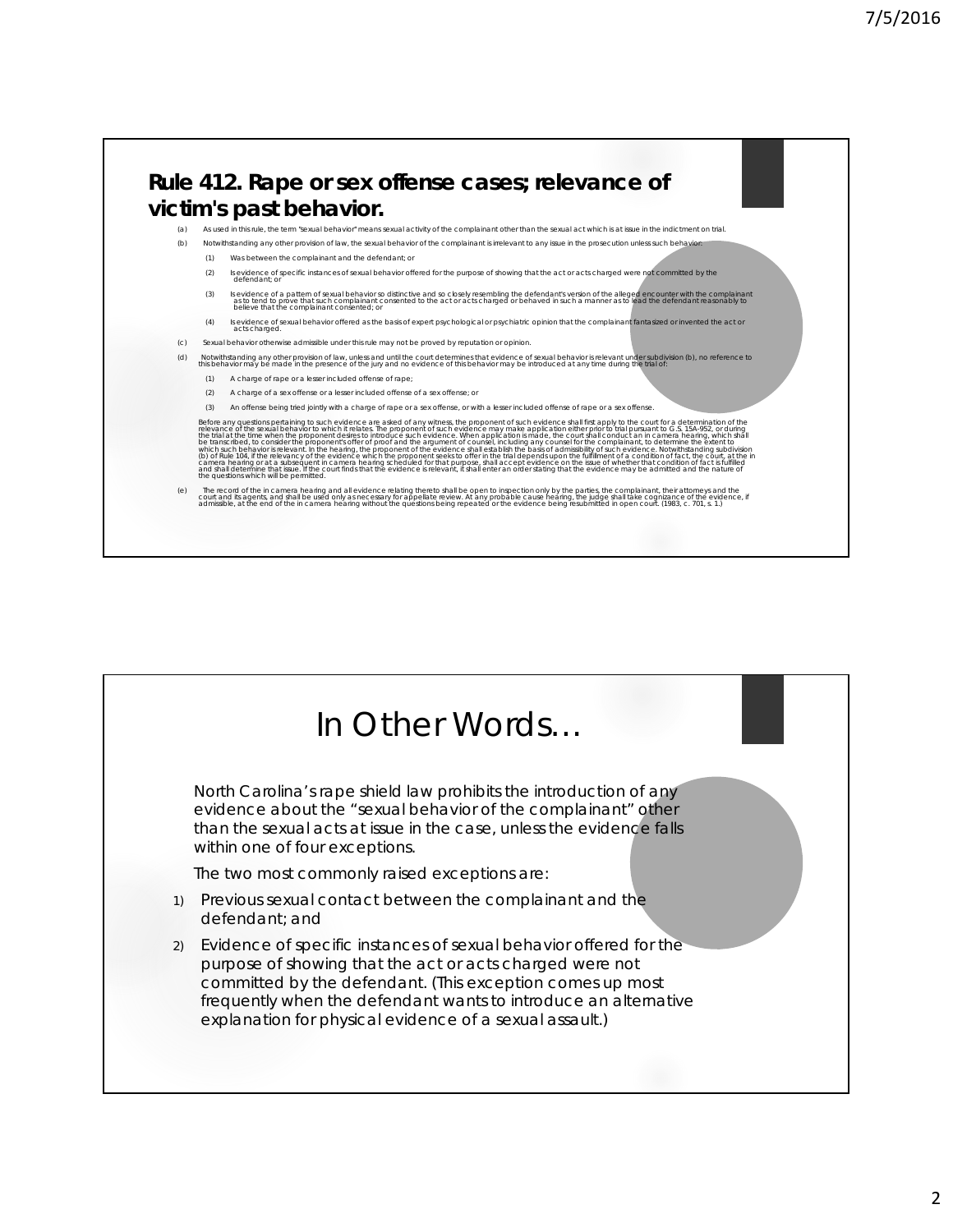

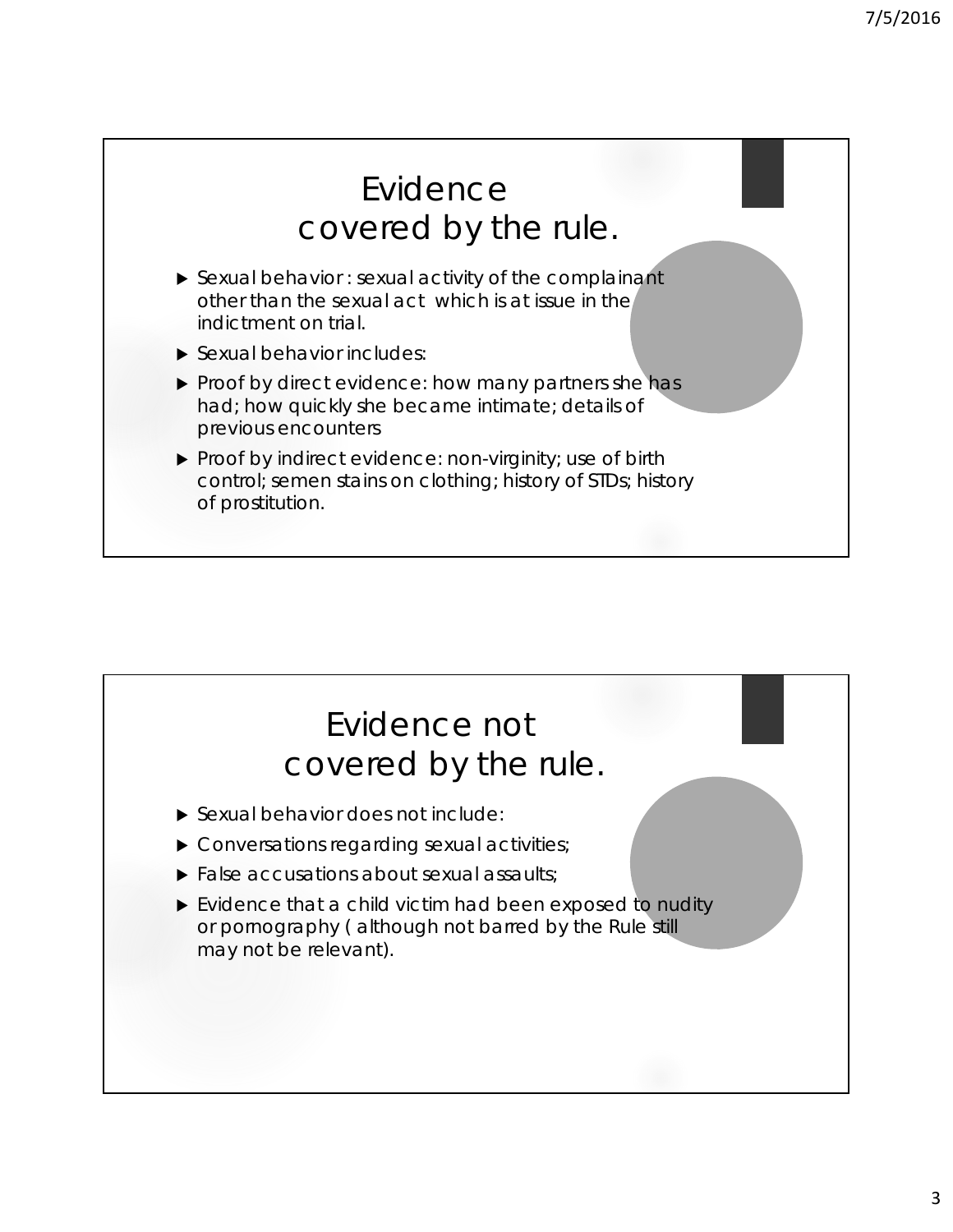## Admissibility

Determining the admissibility of evidence about prior sexual misconduct by the defendant requires application of N.C. R. Evid. 404(b), which both governs prior bad acts and requires application of the balancing test set forth in N.C. R. Evid. 403.

## Procedure to Determine Admissibility

- (c) (1) Motion: If a party intends to offer evidence under Rule 412(b), the party must:
- (A) file a motion that specifically describes the evidence and states the purpose of which it is offered;
- (B) do so at least 14 days before trial unless the court , for good cause , sets a different time;
- (C) serve the motion on all parties; and
- (D) notify the victim, or , when appropriate, the victim's guardian or representative.
- (2) Hearing: Before admitting the evidence under this rule, the court must conduct an in camera hearing and the give the victim and parties a right to attend and be heard. Unless the court orders otherwise , the motion, related materials, and the record of the hearing must be and remain sealed.
- "Victim" includes and alleged victim.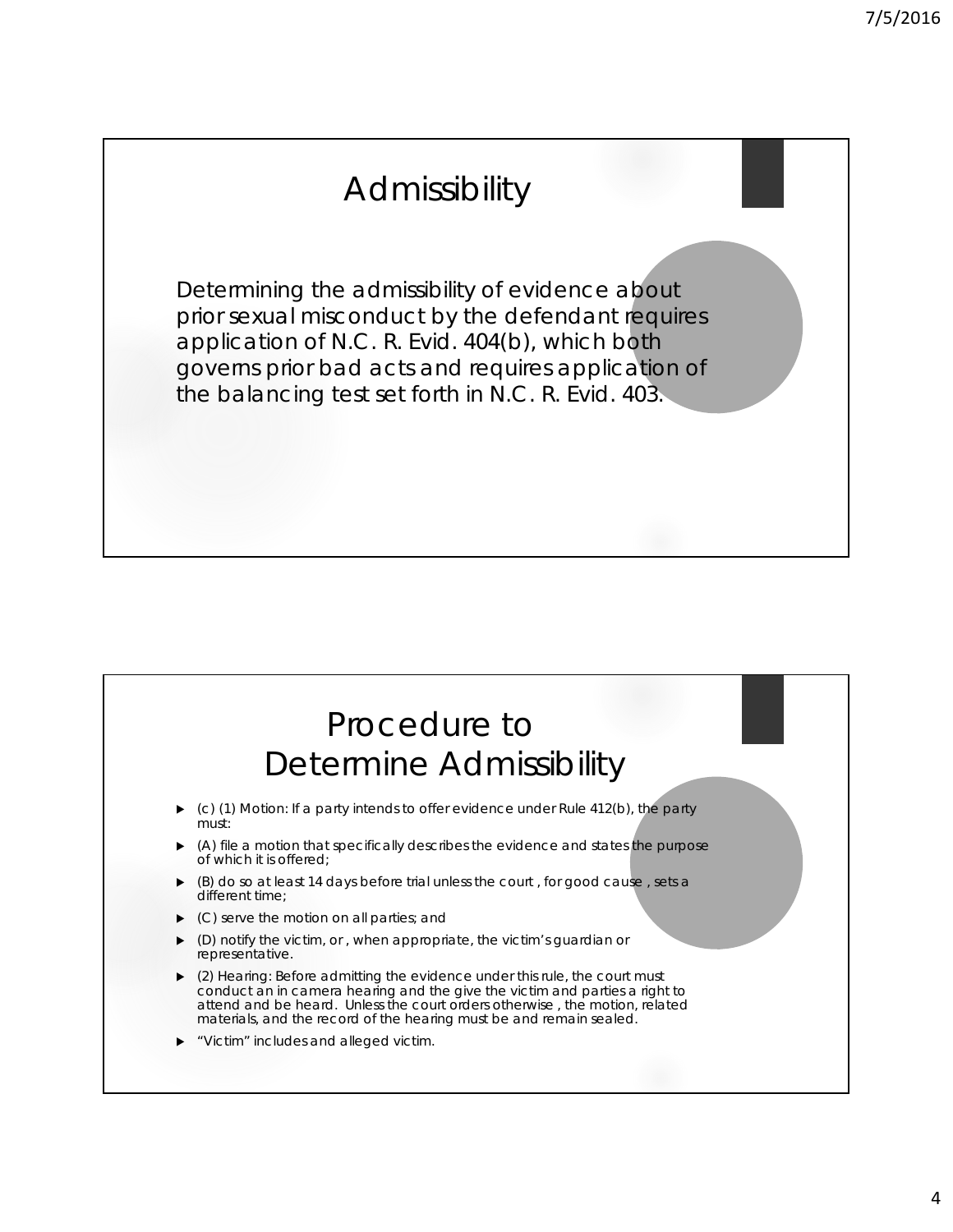

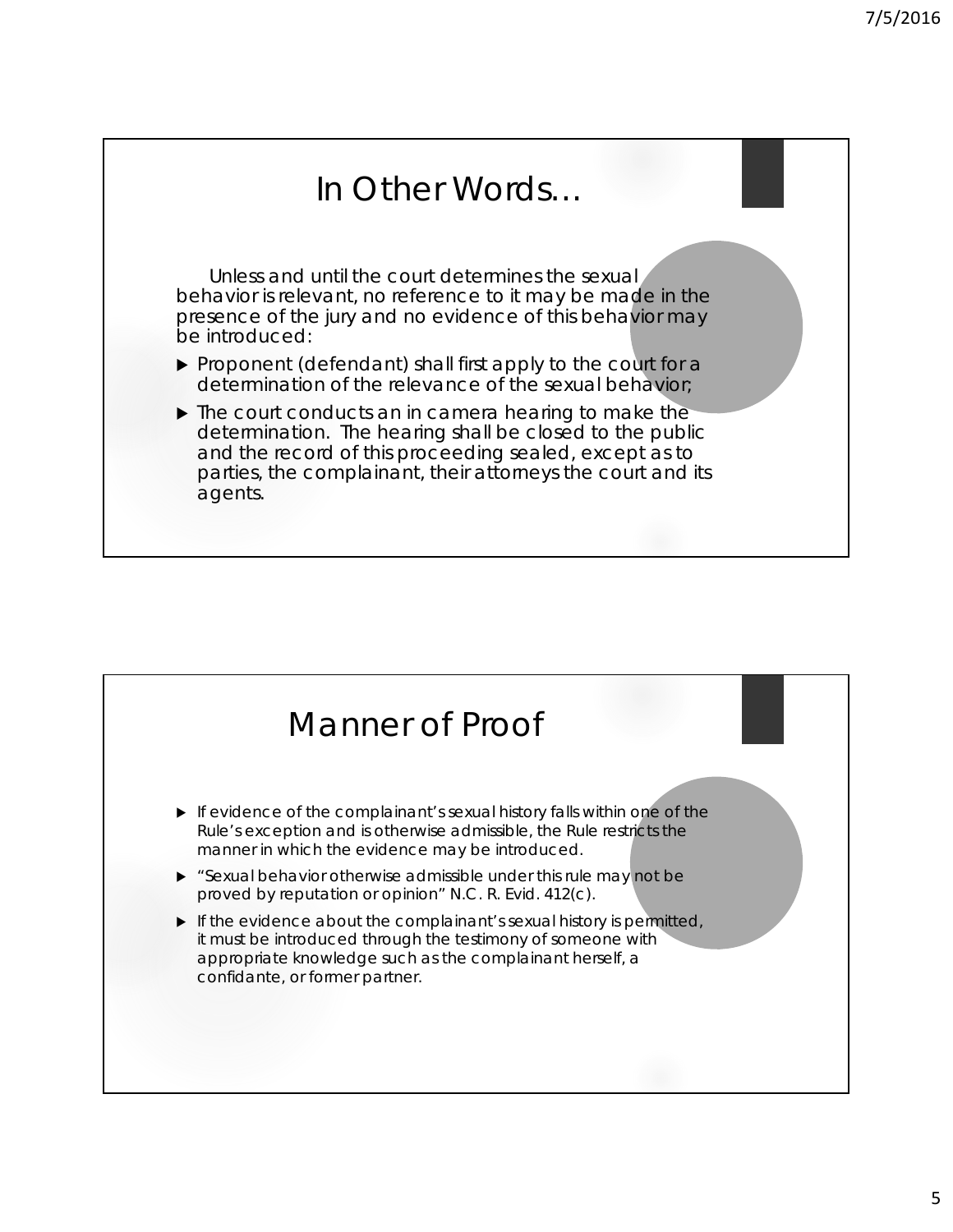## Indirect Evidence Indirect evidence of sexual behavior such as: 1) Evidence of a complainant's nonvirginity; 2) Use of birth control; 3) The presence of semen stains on her clothing; or 4) Her history of sexually transmitted diseases is also **inadmissible**. What about evidence of: 1) History of prostitution; or 2) Previously made false accusations?

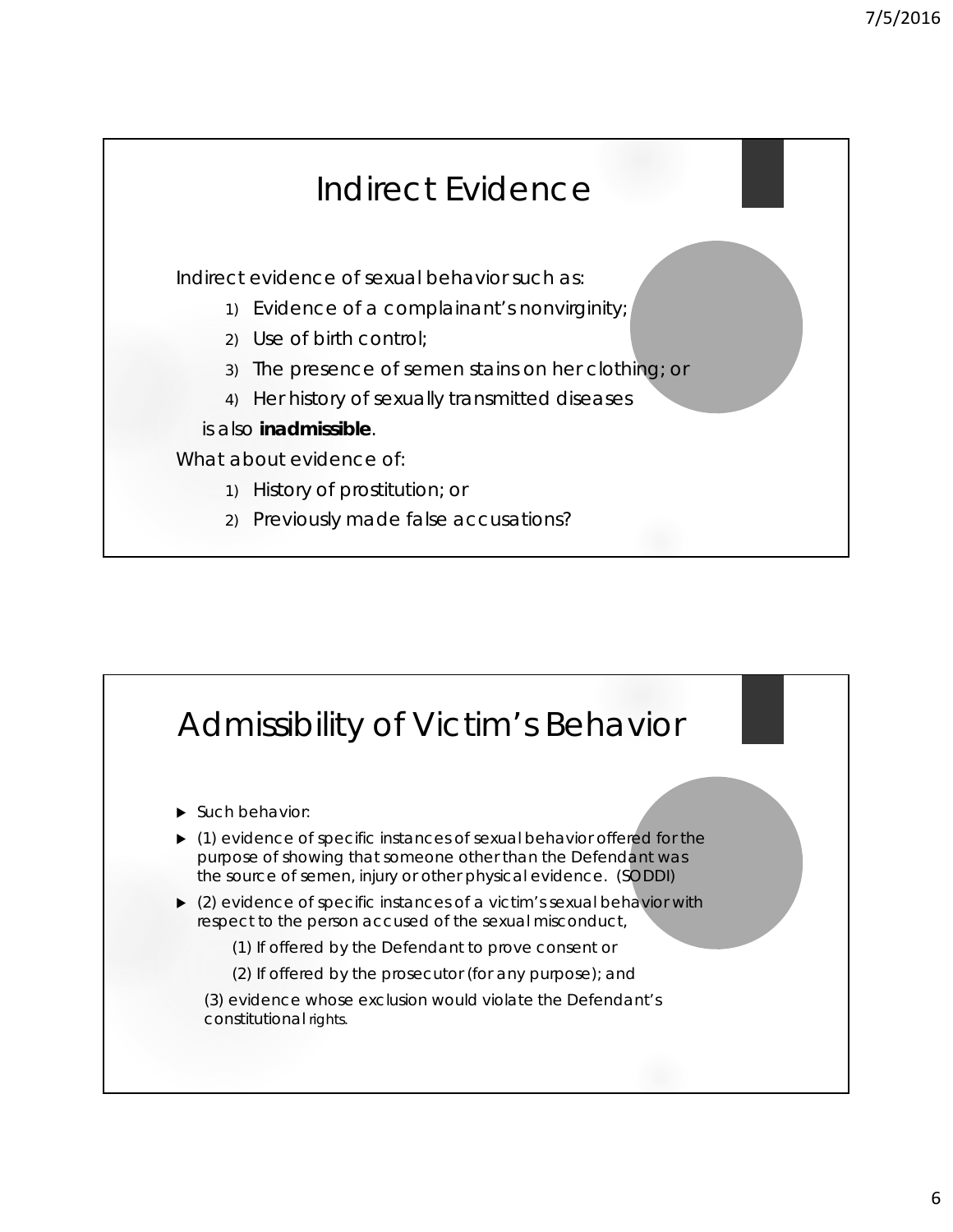

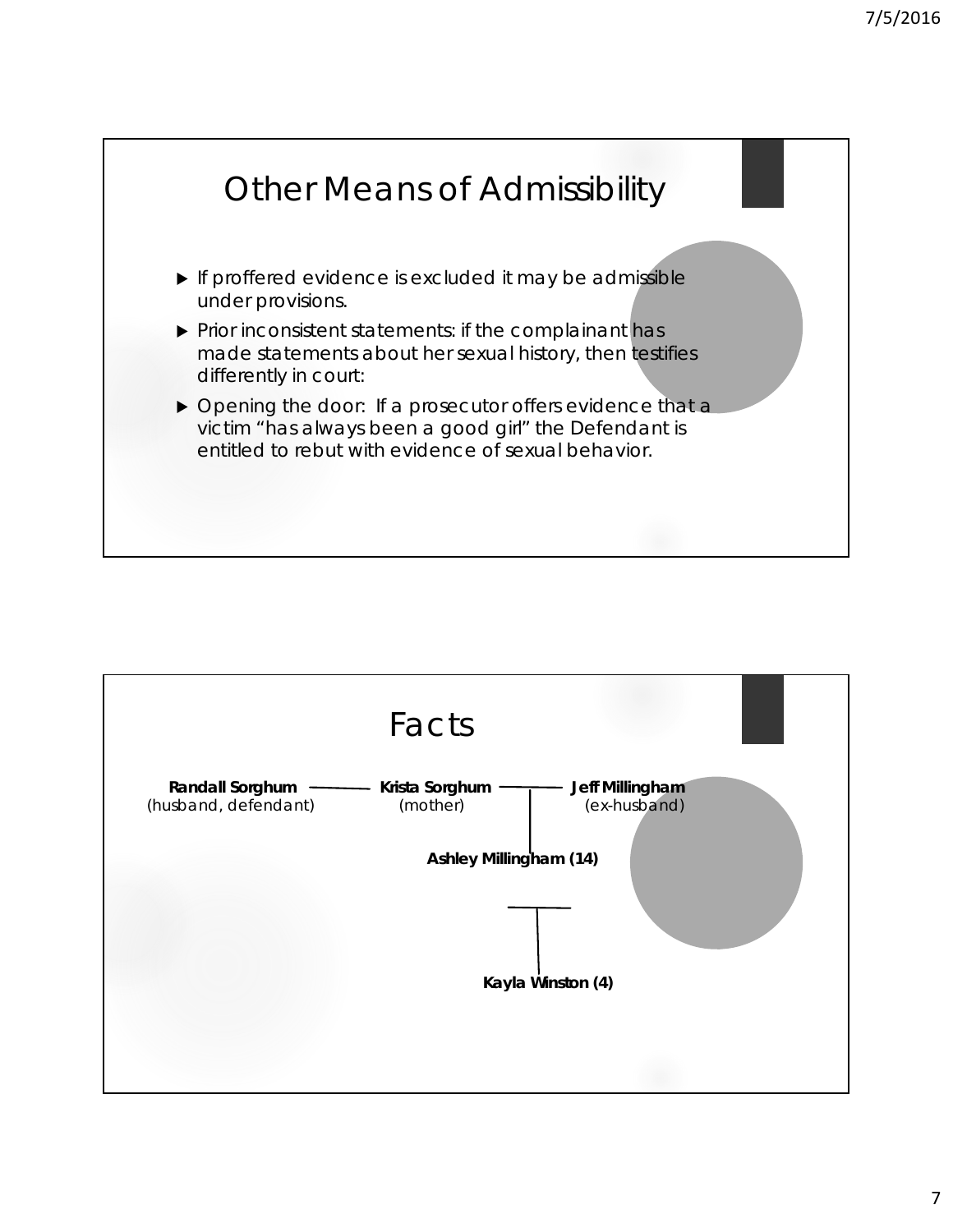